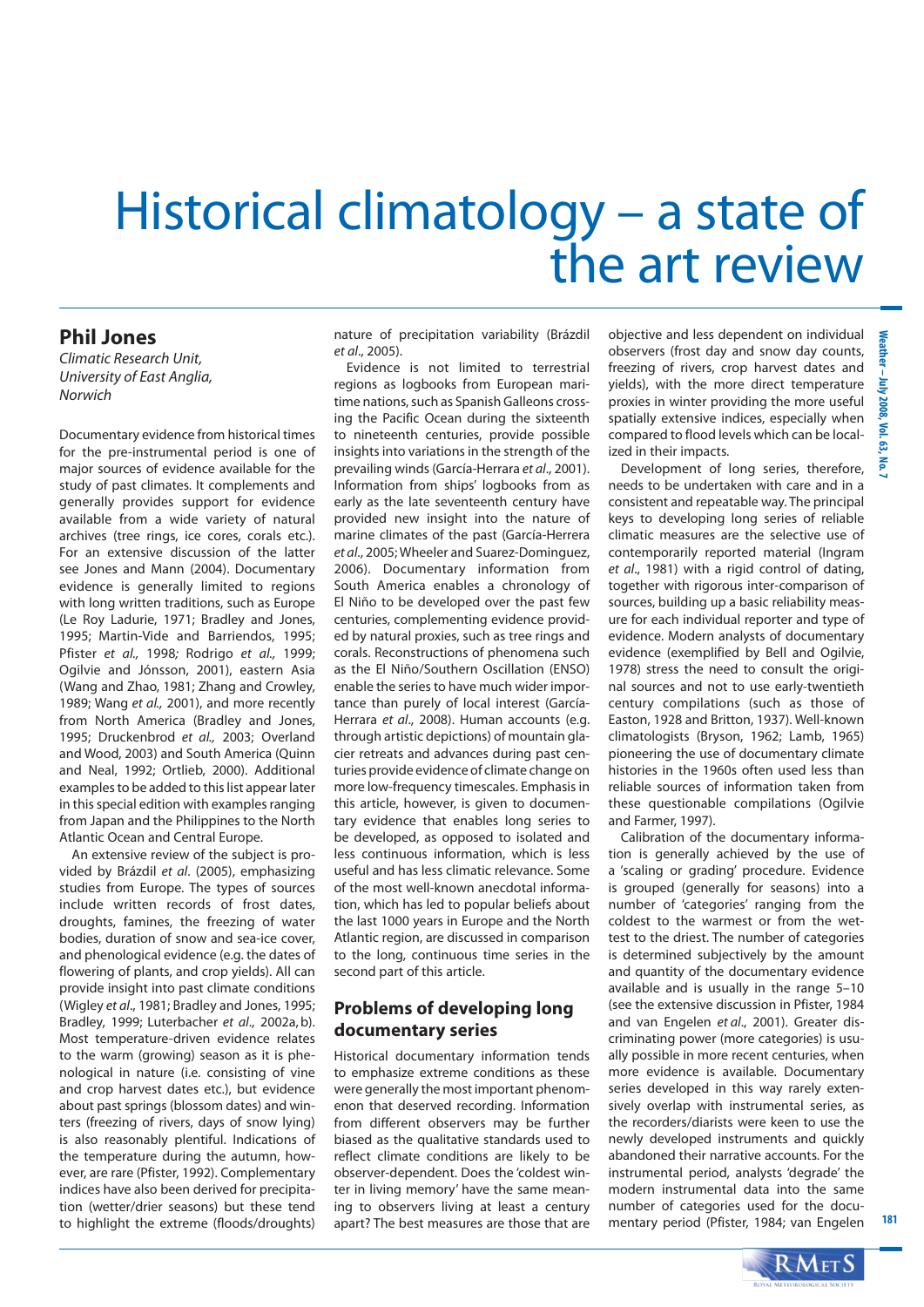et al., 2001). Users should be mindful of this aspect when developing multi-proxy compilations (Jones et al., 1998; Mann et al., 1998, 1999; Mann, 2001) as it is clear that the quality of the pre-instrumental part of any documentary series must be poorer than the modern instrumental part, which is essentially 'degraded' instrumental data (Jones et al., 2003).

#### **Anecdotal evidence for the last millennium**

So far, this article has emphasized the work of historical climatologists who have combined detailed information and rigorous statistical techniques in order to develop long, continuous and well-replicated series. Despite these extensive research efforts, anecdotal evidence concerning the last millennium based on factually dubious beliefs is still rife. There are three specific examples, each of which is repeatedly cited as providing evidence about earlier periods: (1) the freezing of the River Thames in London in past centuries, (2) the cultivation of vines in Medieval England, and (3) the settlement of Iceland and south-western Greenland about 1000 years ago. Each is examined in turn compared to documentary and early instrumental data.

River Thames freeze-overs (and sometimes frost fairs) only occurred 23 times between 1408 and 1814 (Lamb, 1977) when the old London Bridge constricted flow through its multiple piers and restricted the tide with a weir. Figure 1 shows the character of Old London Bridge with its many arches and obstructions to flow. Not all the 23 events had strong enough ice for frost fairs. After the Bridge was replaced in the 1830s, the tide came further upstream and freezes no longer occurred, despite a number of exceptionally cold winters. 1962/1963, for example, was the third coldest in the Central England temperature (CET) record – the longest instrumental record anywhere in the world extending back to 1659 (Manley, 1974; Parker et al., 1992; Jones, 1999), yet the river only froze upstream of the present tidal limit at Teddington. Freeze-overs before 1408 are less well reported given the sparser evidence that far back in time, but there are some records of dates and durations available (http://en.wikipedia.org/wiki/ River\_Thames\_frost\_fairs). Note should be taken of the earlier discussion on the need to consult the original sources to ensure adequate dating practice and contemporaneous reporting.

Figure 2 shows CET and Low Countries winter temperature values from 1251, together with the dates of the 23 freeze-overs of the Thames in London up to 1814 (the more extensive of which led to frost fairs, although these weren't named as such until the winter of 1607/1608). The different character of the instrumental series (CET) and the 'categorical' documentary series (Low Countries)



Figure 1. The frozen River Thames during December 1676 by Abraham Hondius. (Reproduced by kind permission of the Museum of London.)

should be immediately obvious. The latter has nine different (index) possibilities which have been transformed back to degrees Celsius using a conversion scale given by van Engelen et al. (2001). The lack of more detailed winter-to-winter temperature averages

in this latter case does not appear to have an impact on the low-frequency character of the series, as both show similar variations – as would be hoped for.

The frost fair and freeze-over information only gives sporadic information about



Figure 2. Winter temperatures (December to February, dated by the January) for Central England (Manley, 1974, updated) and for the Low Countries (van Engelen et al., 2001, updated). The latter series extends from 1251 to 2007, with CET spanning 1660 to 2007. The series are smoothed with a 50-year Gaussian filter. In updating the Low Countries winter temperature series, recent winters have been degraded into the documentary categories used throughout the record. In between the two series, winters where the Thames froze over in London are marked and these are filled when there is recorded evidence of a frost fair (after Lamb, 1977); 39 winters (with no assessment) have been assumed to be 'normal' (i.e. category 5 on the van Engelen et al., 2001 scale) between 1251 and 1413.

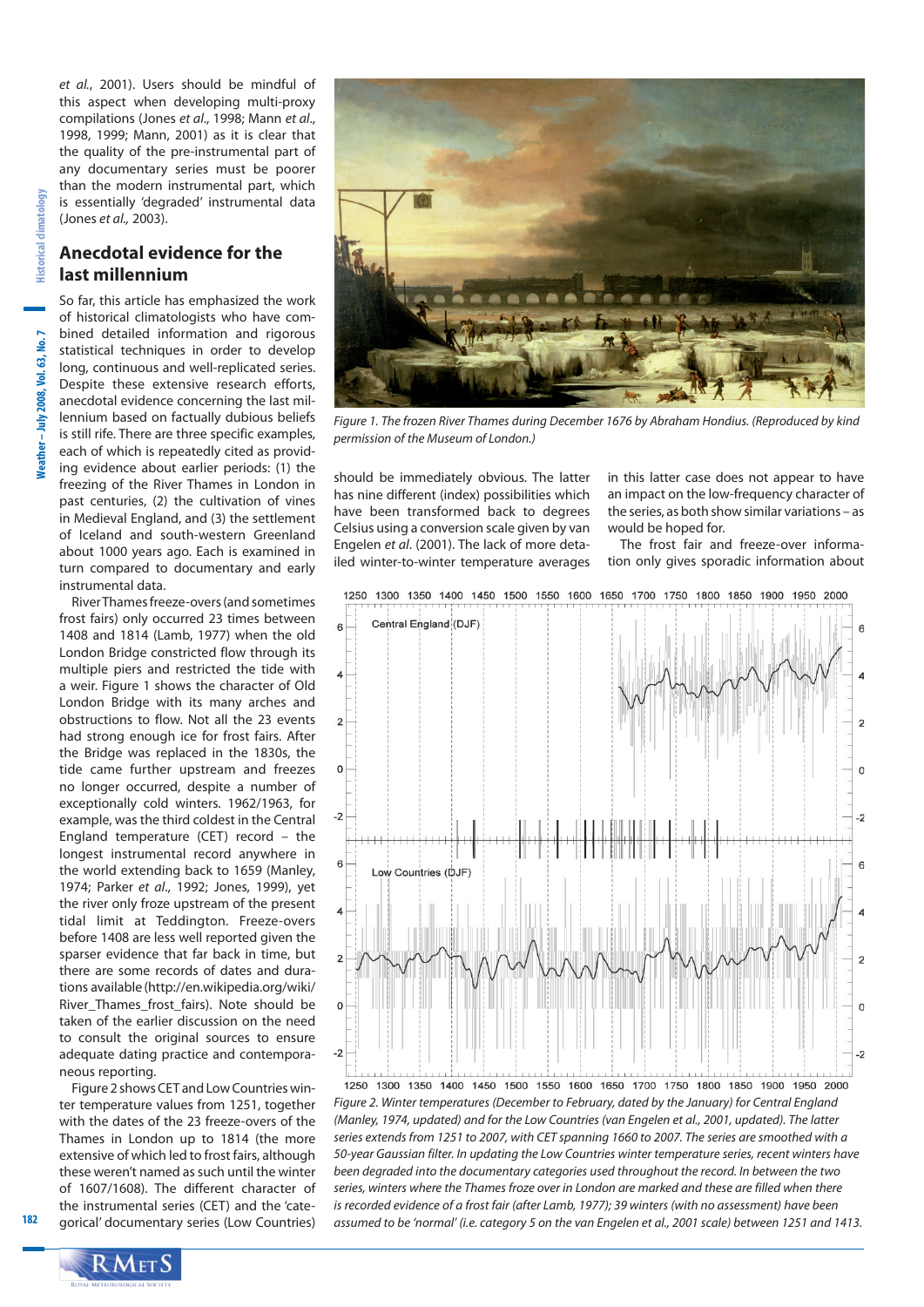

Figure 3. Summer temperatures (June to August) for Central England (Manley, 1974, updated) and for the Low Countries (van Engelen et al., 2001, updated). The latter series extends from 1251 to 2006, with CET spanning 1659 to 2006. The series are smoothed with a 50-year Gaussian filter. In updating the Low Countries summer temperature series, recent summers have been degraded into the documentary categories used throughout the record; 20 summers (with no assessment) have been assumed to be 'normal' (i.e. category 5 on the van Engelen et al., 2001 scale) between 1251 and 1446.

winter severity. The series shown in Figure 2 provide much more useful and continuous information. For example, the frost fairs indicate two dates (1716 and 1740) as major events. In between these dates, most winters were mild with a strong warming trend (Jones and Briffa, 2006). After 1740 there were no further events until 1776 and 1795, but for this period there was a marked cooling trend from the 1730s through to the 1780s. It is also clear that some freeze-over events do not always correspond to markedly cold winters in the Manley (1974) series.

Both of the series indicate a long-term trend towards warming throughout much of the period from about 1800 onwards. Over the yet longer term from 1250 to about 1800, winters in the Low Countries showed no overall change, rather periods of gradual warming punctuated by shorter periods of more rapid cooling are clear. The period of rapid warming from the lateseventeenth century to the late-1730s has been discussed in Jones and Briffa (2006). Finally, in the Low Countries series, it can be seen that only two winters were classified by van Engelen et al. (2001) as category 1 (mildest) between 1251 and 2000 – those of 1988/1989 and 1989/1990. In updating the series to include the most recent winters,

that of 2006/2007 has also been classified in the mildest category. It was the warmest on record since instrumental records began in 1706 and 0.5 deg C warmer than the previous record in 1989/1990.

Monks in Medieval England grew vines as wine was required for the sacrament of communion. With careful husbandry vines can be grown today and indeed vineyards are found as far north as southern Yorkshire. There are in fact a considerably greater number of active vineyards in England and Wales today (roughly 350) than are recorded during medieval times (52 in the Domesday Book of AD 1086), exposing as distinctly curious the claims sometimes made that evidence of vine growing in Medieval England provides evidence of unusual summer warmth at that time. Vine growing persisted in England throughout the millennium. Thus, the oft-cited example of past vine growing in England reflects little, if any, on the relative climate changes in the region since medieval times and emphasizes the importance of long-term derived series such as the Low Countries series.

Figure 3 shows the summer (June to August) season variations for CET and the Low Countries. The coolest summers for both series occurred in the 1690s, with the mildest recently and in the late 1770s and early 1780s. The character of the Low Countries series changes before about 1300, as there is less discriminating power in the historical documents to be able to classify into more than just three categories, as opposed to the nine categories for most years from 1300 onwards. As with the winters for these two series, there is little evidence of long-term change beyond that for milder summers in recent decades and in the trend shared with the winter series. All of the recently updated summers are in the 'warm' categories with 2003 and 2006 being in the 'extreme warmest' category.

The third piece of anecdotal evidence often cited about the early centuries of the millennium relates to evidence from Iceland and Greenland. Iceland was settled mainly from Norway and the northern British Isles beginning ~ AD 871. The further migration to south-west Greenland approximately one century later, by a small group of Icelanders, was the result primarily of a political and economic need to leave Iceland (Ogilvie and Jónsson, 2001). Climate was not a factor in their decision despite claims otherwise that still appear in the literature (Soon and Baliunas, 2003; Soon et al., 2003). The south-western Greenland settlements survived for many centuries, but in the midfourteenth century the more marginal and more northerly located 'Western' Settlement was abandoned (Figure 4 shows part of what remains of the 'Eastern' Settlement). There were a number of reasons for this, including cultural and economic factors. It seems likely, however, that climate did play a part in the abandonment. The focus of their economy on animal husbandry denied them the advantages of hunting marine and other mammals that ensured the survival of their Inuit neighbours. A series of unusually late springs and cold summers may have helped to make an already marginal situation untenable (Barlow et al., 1997). The more southerly 'Eastern' Settlement survived to around the mid-fifteenth century (Buckland et al., 1996).

Related myths exist for the North American continent. Overland and Wood (2003), for example, have recently demonstrated that, despite past claims that the extreme cold of the 'Little Ice Age' impeded the navigation of the Northwest Passage in the Canadian Arctic during the early nineteenth century, an exhaustive study of nineteenth century explorer logs for the region yields no evidence of unusually cold conditions. It is interesting to note that the recent demise of sea-ice cover across much of the Arctic has enabled the Northwest Passage to be navigable in most recent summers, although this is much easier with information from satellites!

The final comparison in this article compares documentary evidence in Iceland with an oxygen isotope record from Greenland and recently extended winter tempera-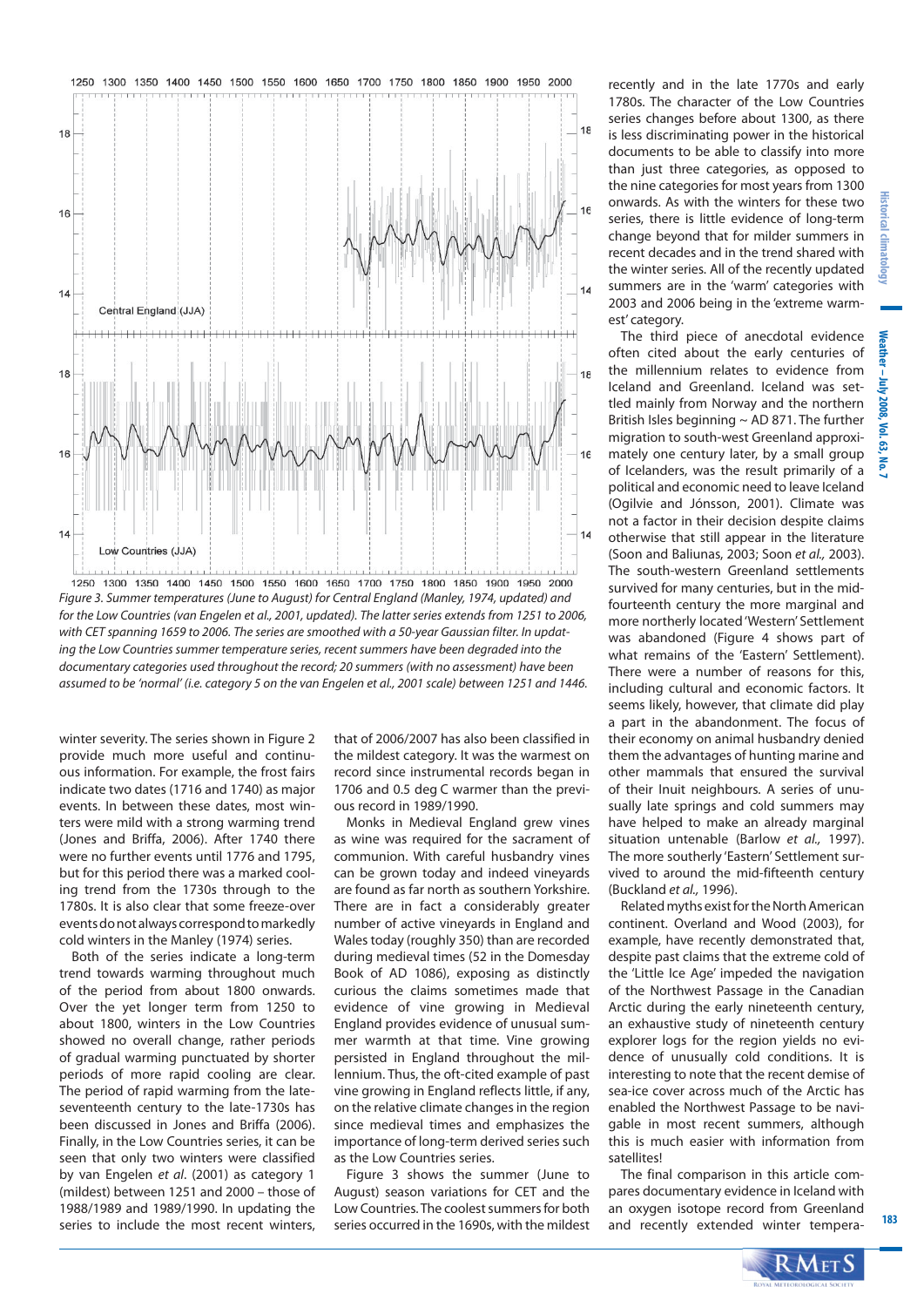

Figure 4. The last written record giving contemporary information concerning the Greenland Norse is to be found in an entry in the Icelandic Annals for 1408. This documents the wedding of Sigríður Björnsdóttir and Thorsteinn Ólafsson, both from Iceland. This photograph shows the ruin of Hvalsey church adjacent to Hvalsey ('whale island') fjord where the marriage was celebrated on 19 September 1408. The location is the Eastern Settlement area of the Greenland Norse (modern-day Qaqortoq). The ruins of some 14 structures are also to be found close by, and probably represent a major farmsite. (By courtesy of Jette Arneborg (National Museum of Denmark).)



Fiaure 5. Winter isotope values for southern Greenland (average of the Dye 3 and Crete ice cores, see Vinther et al., 2006), south-west Greenland winter temperatures from instruments (December to March from Vinther et al., 2006) and an Icelandic sea-ice index from Ogilvie and Jónsson, 2001, for 1601–1850, updated based on a regression over the 1801–1850 period using the updated Koch, 1945 index). The ice-core series extends to 1973 and the sea-ice index series to 1990. The series are smoothed with a 50-year Gaussian filter.

tures for south-west Greenland. Figure 5 shows 'winter' temperature 'measures' from Greenland and Iceland. These include instrumental winter (December to March) temperatures (from Vinther et al., 2006, back to 1784, but with some missing winters before about 1840), winter isotopes from a composite of two ice cores (Dye 3 and Crete from Vinther et al., 2006) and the winter/spring sea-ice extent north of Iceland from 1601 (derived from Ogilvie and Jónsson, 2001 and updated from 1851 using the updated Koch 1945 index based on a regression of the two series over the 1801–1850 period). The instrumental temperatures agree with the isotopic series producing a correlation coefficient of +0.57 for the 176 'winters' with data between 1784 and 1973. This correlation is stable over the full period of record (Vinther et al., 2006) and it is the most convincing relationship (principally because of its record length) shown between instrumental winter temperatures and an isotopic series anywhere in the world. The correlation is stronger than with the individual ice cores, and has been enhanced by averaging the two series and cross-dating the ice-core layers over the last millennium (Vinther et al., 2006). There is no correlation though between the sea-ice index's extent north of Iceland and either of the other two series. South-west Greenland winter temperatures have been shown by many (Stephenson et al., 2003) to be inversely related to winter temperatures over Scandinavia, so it should come as no surprise that there is little relationship with air temperatures from Iceland and the correlation between the southwest Greenland temperatures and Stykkisholmur (north-west Iceland) is a modest +0.29 based on 175 years of winter data between 1824 and 2000.

#### **Conclusions**

This Special Issue has discussed the current state of documentary evidence around the world whilst this particular article has emphasized the North Atlantic/European sector and has shown that documentary sources can be developed into very useful series, which complement and support both long instrumental records and natural proxy evidence. The principal problem for documentary climatologists is that some of their material is widely used out of context and in a very simplistic manner. This article has attempted to provide some background to the key approaches that must be understood and followed when developing useful, climatically relevant, documentary-based series. The contrast between the 'simplistic' and the 'best practice' use of documentary material is illustrated through the three most commonly referenced myths about the past millennium. Frost fairs and freeze-overs of the River Thames occurred 23 times between 1402 and 1830, and they are offered by some as

 $\mathbf{RM}\text{ET}\mathbf{S}$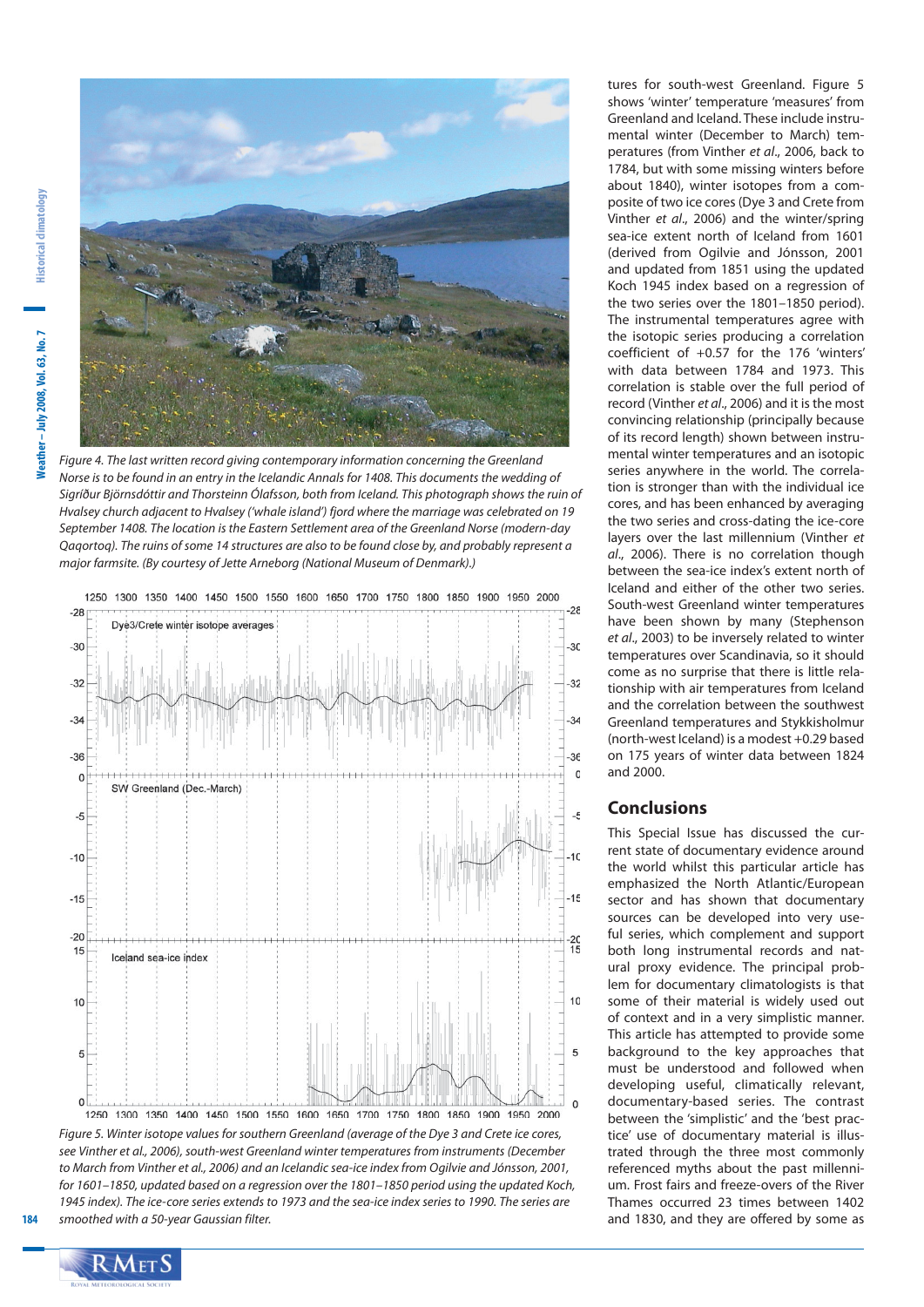evidence of cold periods in the past. There are instrumental temperature data, however, back to 1659 for Central England and documentary data to 1251 (and earlier but less complete) for the Low Countries. The latter are always to be preferred and they provide a more complete picture, rather than limited information for a few winters from an event that principally results from the design of the first London Bridge. Equally, vines can be grown in northern England today and their productive growth was not an exclusive feature of some past 'warm period'. Again there are the same (Central England and Low Countries) long series providing continuous evidence of changes in summer conditions over north-western Europe on which to make a more definitive assessment of past warmth. Finally, there are long natural proxy and documentary records that can be used to assess long-term changes in both winter and summer climate over Greenland and Iceland, which enable the last millennium to be assessed and inter-compared and not judged on the basis of two marginal and relatively short-lived European settlements in Greenland.

#### **Acknowledgements**

David Lister is thanked for plotting the three figures, together with Trausti Jónsson and Astrid Ogilvie who provided the seaice indices for Iceland and Bo Vinther who provided the isotopic average of the two Greenland ice cores. Figure 4 was kindly provided by Jette Arneborg (National Museum of Denmark).

#### **References**

**Barlow LK, Sadler JP, Ogilvie AEJ, Buckland PC, Amorosi T, Ingimundarson JH, Skidmore P, Dugmore AJ, McGovern TH.** 1997. Interdisciplinary investigations of the Norse western settlement in Greenland. Holocene **7**: 489–499.

**Bell WT, Ogilvie AEJ.** 1978. Weather compilations as a source of data for the reconstruction of European climate during the medieval period. Climatic Change **1**: 331–348.

**Bradley RS.** 1999. Paleoclimatology: reconstructing climates of the quaternary. Harcourt Academic Press: San Diego.

**Bradley RS, Jones PD** (eds.) 1995. Climate since AD 1500. Routledge: London.

**Brázdil R, Pfister C, Wanner H, von Storch H, Luterbacher J.** 2005. Historical climatology in Europe – the state of the art. Climatic Change **70**: 363–430.

**Britton CE.** 1937. A meteorological chronology to AD 1450. Meteorological Office Geophysical Memoirs, No. 70. Her Majesty's Stationery Office: London.

**Bryson R**. 1962. Summary of the conference on the climate of the 11th and 16th centuries, Bull. Amer. Meteorol. Soc. **43**: 654–657.

**Buckland PC, Amorosi T, Barlow LK, Mayewski P, McGovern TH, Ogilvie AEJ, Skidmore P.** 1996. Climate change, bioarchaeology and the end of Norse Greenland. Antiquity **70**: 88–96.

**Druckenbrod D, Mann ME, Stahle DW, Cleaveland MK, Therrell MD, Shugart**  HH. 2003. Late 18<sup>th</sup> Century precipitation reconstructions from James Madison's Montpelier Plantation. Bull. Amer. Meteorol. Soc. **84**: 57–71.

**Easton C.** 1928. Les hivers dans l'Europe occidentale. Brill: Leiden, The Netherlands.

**García-Herrara R, Diaz HF, Herrera RG, Eischeid J, Prieto MdR, Hernandez E, Gimeno L, Duran FR, Bascary AM.** 2001. Atmospheric circulation changes in the tropical Pacific inferred from the voyages of the Manila Galleons in the sixteentheighteenth centuries. Bull. Amer. Meteorol. Soc. **82**: 2435–2455.

**García-Herrera R, Können GP, Wheeler D, Prieto MR, Jones PD, Koek FB.** 2005. CLIWOC: A climatological database for the world's oceans 1750–1854. Climatic Change **73**: 1–12.

**García-Herrara R, Diaz HF, García RR, Prieto MR, Barriopedro D, Moyano R, Hernandez E.** 2008. A chronology of El Niño events from primary documentary sources in northern Peru. J. Climate (in press).

**Ingram MJ, Underhill DJ, Farmer G.**  1981. The use of documentary sources for the study of past climates, in Climate and History. Wigley TML, Ingram MJ, Farmer G (eds). Cambridge University Press: Cambridge. pp 180–213.

**Jones PD, Briffa KR, Barnett TP, Tett SFB.** 1998. High-resolution palaeoclimatic records for the last millennium: Integration, interpretation and comparison with General Circulation Model control run temperatures. Holocene **8**: 455–471.

**Jones PD.** 1999. Classics in physical geography revisited - Manley's CET series, Prog. in Phys. Geography. **23**: 423–428.

**Jones PD, Briffa KR, Osborn TJ.** 2003. Changes in the Northern Hemisphere annual cycle – implications for paleoclimatology? J. Geophys. Res. **108**: 4588. DOI: 10.1029/2003JD003695.

**Jones PD, Briffa KR**. 2006. Unusual climate in northwest Europe during the period 1730 to 1745 based on instrumental and documentary data. Climatic Change **79**: 361–379.

**Jones PD, Mann ME.** 2004. Climate over past millenia. Reviews of Geophysics **42**, DOI: 10.1029/2003RG000143.

**Koch L.** 1945. The East Greenland ice. Medd. Om Grønland **130**(3). Copenhagen.

**Lamb HH.** 1965. The early medieval warm epoch and its sequel, Paleoceanography, Paleoclimatology, Paleoecology **1**: 13–37.

**Lamb HH.** 1977. Climate: present, past and future, Vol 2: Climate history and the future. Methuen: London.

**Le Roy Ladurie E.** 1971. Times of feast, times of famine, a history of climate since the year 1000. Translated by B Bray. Doubleday (also available from Allen and Unwin in 1972).

**Luterbacher J, Xoplaki E, Dietrich D, Jones PD, Davies TD, Portis D, Gonzalez-Rouco JF, von Storch H, Gyalistras D,** 

**Casty C, Wanner H.** 2002a. Extending North Atlantic Oscillation reconstructions back to 1500. Atmos. Sci. Letts. **2**: 114–124.

**Luterbacher J, Xoplaki E, Dietrich D, Jones PD, Davies TD, Portis D, Gonzalez-Rouco JF, von Storch H, Gyalistras D, Casty C, Wanner H.** 2002b. Reconstruction of sea level pressure fields over the Eastern North Atlantic and Europe back to 1500. Climate Dynamics **18**: 545–561.

**Manley G.** 1974. Central England temperatures: monthly means 1659 to 1973. Q. J. R. Meteorol. Soc. **100**: 389–405.

**Mann ME.** 2001. Climate during the past millennium. Weather **56**: 91–101.

**Mann ME, Bradley RS, Hughes MK.** 1998. Global-scale temperature patterns and climate forcing over the past six centuries. Nature **392**: 779–787.

**Mann ME, Bradley RS, Hughes MK.** 1999. Northern Hemisphere temperatures during the past millennium: inferences, uncertainties and limitations. Geophys. Res. Letts. **26**: 759–762.

**Martin-Vide J, Barriendos M.** 1995. The use of rogation ceremony records in climatic reconstruction: a case study from Catalonia (Spain). Climatic Change **30**: 201–221.

**Ogilvie AEJ, Farmer G.** 1997. Documenting the Medieval Climate, in Climates of the British Isles: present, past and future. Hulme M, Barrow E (eds). Routledge: London. pp 112–133.

**Ogilvie AEJ, Jónsson T**. 2001. 'Little Ice Age' research: a perspective from Iceland, in The Iceberg in the Mist: Northern Research in Pursuit of a "Little Ice Age", Ogilvie AEJ, Jónsson T (eds). Kluwer Academic Publishers: Dordrecht. pp 9–52.

**Ortlieb L.** 2000. The documentary historical record of El Niño events in Peru: an update of the Quinn record (sixteenth through nineteenth centuries), in El Niño and the Southern Oscillation: Multiscale Variability and its Impacts on Natural Ecosystems and Society. Diaz HF, Markgraf V (eds). Cambridge University Press: Cambridge. pp 207–295.

**Overland JE, Wood K.** 2003. Accounts from 19th century Canadian Arctic explorers' logs reflect present climate conditions. EOS **84**: 410–412.

**Parker DE, Legg TP, Folland CK**. 1992. A new daily Central England temperature series. Int. J. Climatol. **12**: 317–342.

**Pfister C.** 1984. Das Klima der Schweiz von 1525–1860 und seine Bedeutung in der Geschichte von Bevoelkerung und Landwirtschaft. Paul Haupt Verlag: Bern.

**Pfister C.** 1992. Monthly temperature and precipitation in central Europe 1525–1979: quantifying documentary evidence on weather and its effects, in Climate since AD 1500. Bradley RS, Jones PD (eds). Routledge: London. pp 118–142.

**Pfister C, Luterbacher J, Schwarz-Zanetti G, Wegmann M.** 1998. Winter air temperature variations in Central Europe during the early and high Middle Ages (A.D. 750–1300). Holocene **8**: 547–564.

**Quinn WH, Neal VT.** 1992. The historical record of El Niño events, in Climate since AD 1500. Bradley RS, Jones PD (eds). Routledge: London. pp 623–648.

**Weather – July 2008, Vol. 63, No. 7** 

Weather - July 2008, Vol. 63, No. 7